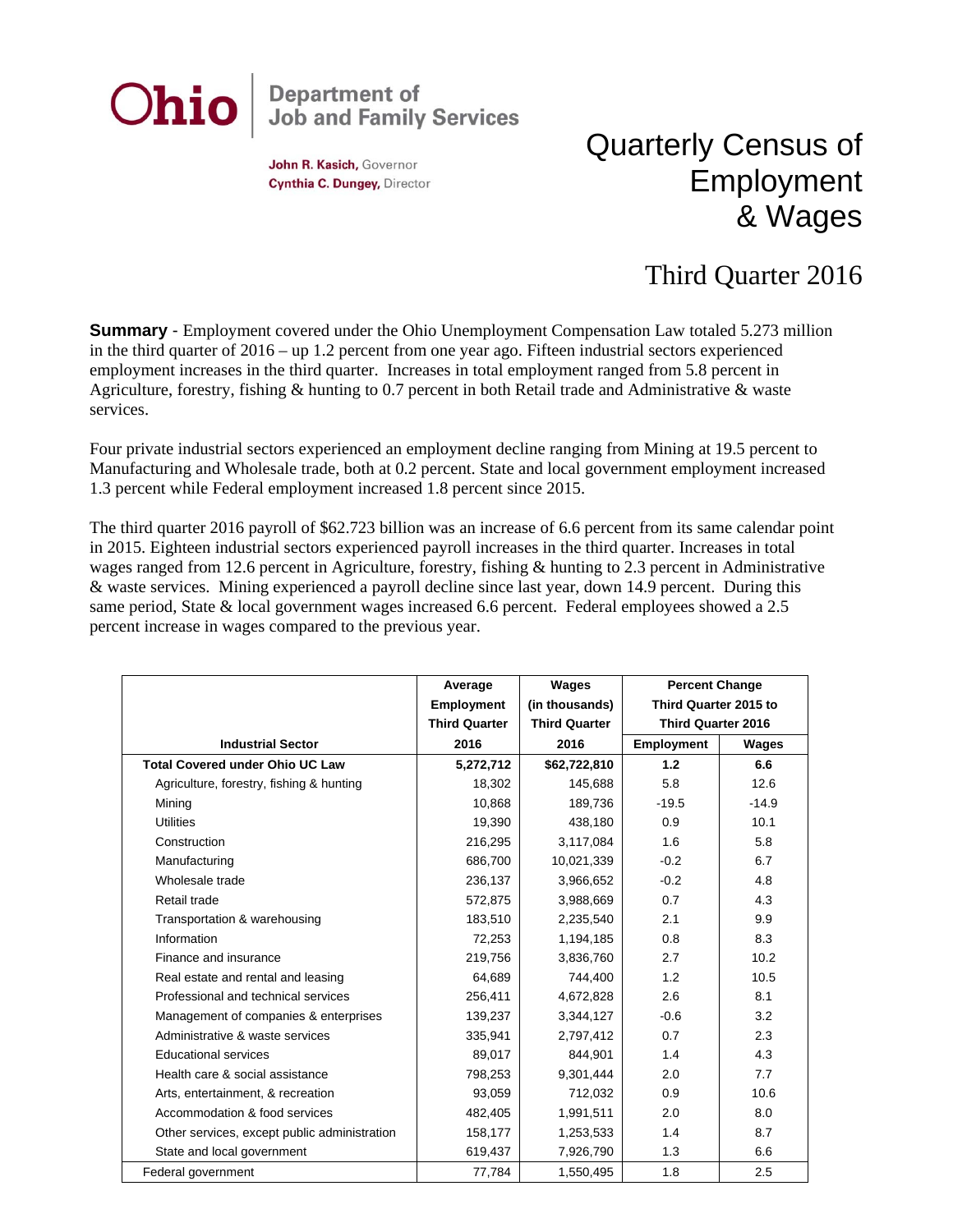Nine of Ohio's largest counties experienced employment increases from their third quarter 2015 levels. Increases ranged from 3.5 percent in Butler County to 0.5 in Lorain County. Stark County experienced the only employment decline, down 0.5 percent from one year ago.

All of Ohio's ten largest counties experienced payroll increases since 2015. Payroll gains ranged from 10.3 percent in Butler County to 3.5 percent in Stark County.

|                                        | Average              | Wages                | <b>Percent Change</b>     |       |
|----------------------------------------|----------------------|----------------------|---------------------------|-------|
|                                        | <b>Employment</b>    | (in thousands)       | Third Quarter 2015 to     |       |
|                                        | <b>Third Quarter</b> | <b>Third Quarter</b> | <b>Third Quarter 2016</b> |       |
| <b>Industrial Sector</b>               | 2016                 | 2016                 | <b>Employment</b>         | Wages |
| <b>Total Covered under Ohio UC Law</b> | 5,272,712            | \$62,722,810         | 1.2                       | 6.6   |
| <b>Butler</b>                          | 150,356              | \$1,767,407          | 3.5                       | 10.3  |
| Cuyahoga                               | 708,286              | \$9,322,994          | 1.0                       | 5.2   |
| <b>Franklin</b>                        | 727,144              | \$9,754,145          | 2.2                       | 8.3   |
| Hamilton                               | 504,514              | \$7,126,285          | 0.7                       | 4.7   |
| Lorain                                 | 96,504               | \$997,061            | 0.5                       | 5.2   |
| Lucas                                  | 208,205              | \$2,427,181          | 0.9                       | 8.5   |
| Mahoning                               | 97,026               | \$916,493            | 0.8                       | 4.8   |
| Montgomery                             | 249,053              | \$2,827,712          | 1.4                       | 7.2   |
| Stark                                  | 157,214              | \$1,567,768          | $-0.5$                    | 3.5   |
| Summit                                 | 265,643              | \$3,128,962          | 1.1                       | 5.0   |
| All other counties                     | 2,108,767            | \$22,886,802         | 1.0                       | 7.1   |

The chart that follows presents the percentage of Ohio covered employment in each of the ten largest counties and all other counties combined. Ten of Ohio's 88 counties account for nearly 60 percent of the state's covered employment.



**Percentage of Third Quarter 2016 Employment - Ten Largest Counties**